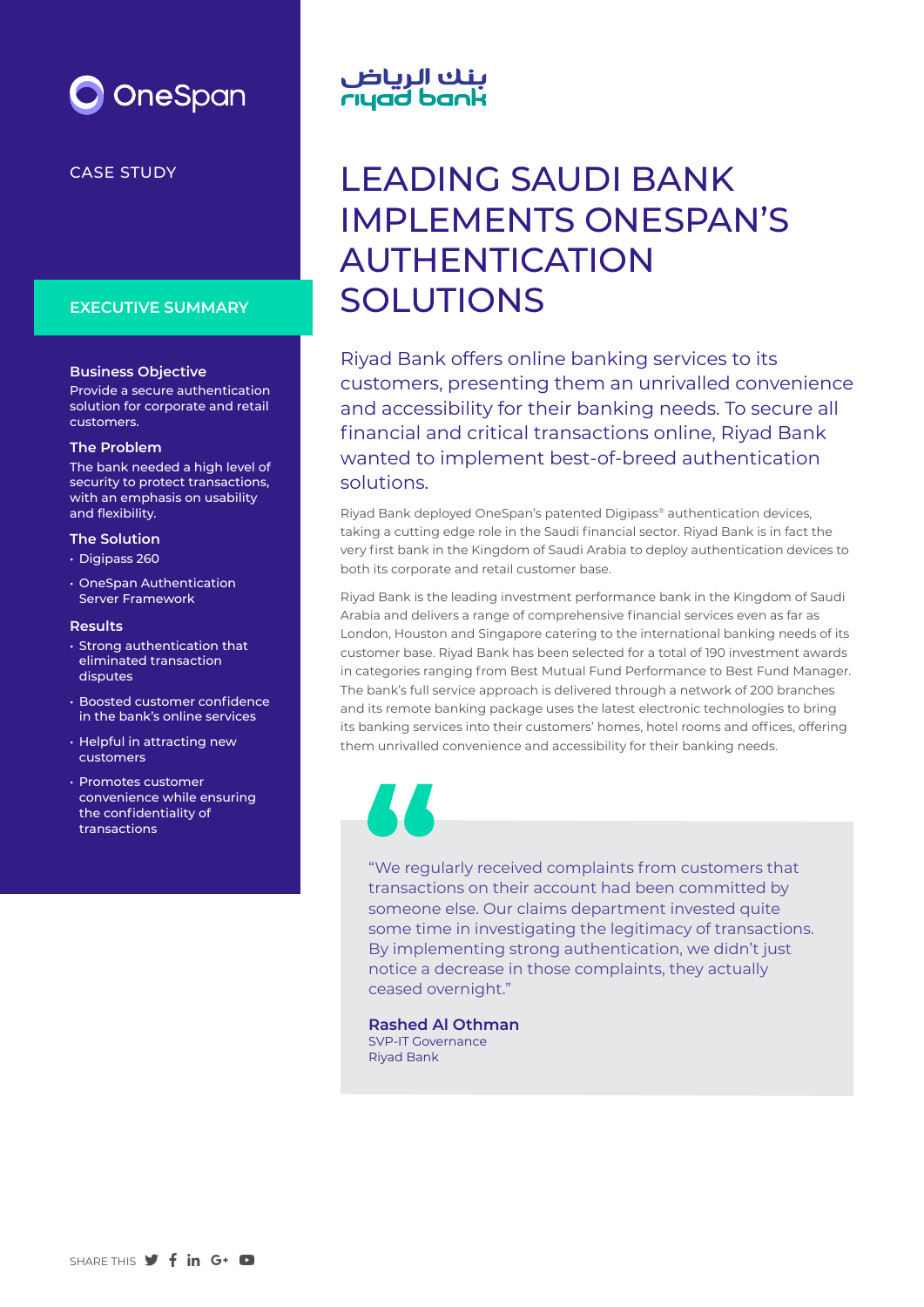## My Bank…Riyad Bank, Anywhere, Anytime

As a leading bank, Riyad Bank is incessantly improving its services and technologies to retain its competitive advantage. With its e-banking solution, RiyadOnline, the bank offers both its retail and corporate customers the possibility to manage their banking affairs 24/7 from any computer with an Internet connection. The e-banking application allows Riyad Bank's customers to make money transfers to their own and third parties' accounts and pay their utility bills, loan and credit card installments, traffic fines, vehicle and driving licenses fees, passport and visa fees online. In addition, customers have live access to up-to-date local share prices and foreign exchange rates.

Corporate customers can access all their corporate accounts online, i.e. current account, savings account, fixed deposits accounts, loan accounts and the company's credit card accounts.

As Internet fraud has been increasing over the past few years using methods such as phishing, key and image logging, social engineering and identity theft, Riyad Bank employs the latest technology in order to continuously counter the fraudulent challenges. In order to mitigate risks and avoid unauthorized access, Riyad Bank was in need of a secure authentication solution to safeguard its customers' Internet banking transactions.

## Riyad Bank & OneSpan: A Solid Match

Riyad Bank wanted to create a comfort zone for their customers, ensuring them that their online accounts were sufficiently protected from illegal access. By implementing a secure authentication solution, the bank wanted to increase confidence in internet banking, attract new customers and migrate customers from traditional channels to its online approach.

Besides a high level of security, the bank placed an emphasis on usability and flexibility. As they were the first bank in the Saudi financial world to deploy secure authentication to both its retail and corporate customers, Riyad Bank was looking for a solution that was easy and intuitive to use therefore lowering the acceptance threshold.

"OneSpan provides a solid and proven technology as they are the leading vendor when it comes to security solutions for the financial market," says Rashed Al Othman, SVP-IT Governance at Riyad Bank. "The company had ample examples to demonstrate its expertise and experience. OneSpan's Digipass technology also provided an easy-touse and user-friendly solution. As the company regularly updates its product range, they offer their customers a wide choice of different devices to suit customers' needs."

## Riyad Online Secured by Digipass

Riyad Bank deployed two different authentication methods for retail customers: SMS and Digipass authentication. For corporate customers, the bank made the use of Digipass technology obligatory. Customers log on to the e-banking application using a chosen username and password. Whenever they want to make a financial transaction or change critical information regarding the account, the online service will ask them to insert the dynamic password generated by the Digipass device or SMS service. These passwords are randomly generated and can only be used once during a limited period of time before it expires.

"We've noticed that the security we offer our customers has given us even more of a competitive edge. A lot of people became Riyad Bank customers because we offer convenient and secure online services. Our customers can conduct their banking affairs online at their own convenience and are ensured they enjoy the highest level of confidentiality." **CONTROVERSITY**<br>
"We've no<br>
competiti<br>
Riyad Bar

**Rashed Al Othman** SVP-IT Governance Riyad Bank

Critical and financial actions that require authentication are for instance: creating a beneficiary or making a money transfer to a third party's account.

With SMS authentication, the unique password is generated by the banking application and sent to the customer's mobile phone via SMS. The user then enters the password on RiyadOnline in order to authenticate the transaction.

OneSpan's patented Digipass technology works in the same way. The customer enters his one-time Digipass password for authentication purposes. OneSpan's authentication software, OneSpan Authentication Server Framework, then validates the entered password and if it matches, the transaction is completed.

## Suiting End-users' Needs: One Application, Different Devices

Riyad Bank deployed different types of Digipass authentication devices for its retail and corporate customer base. "Because retail customers don't require a complex solution, we opted for Digipass Go 3 as it is a very straightforward solution," says Rashed Al Othman.